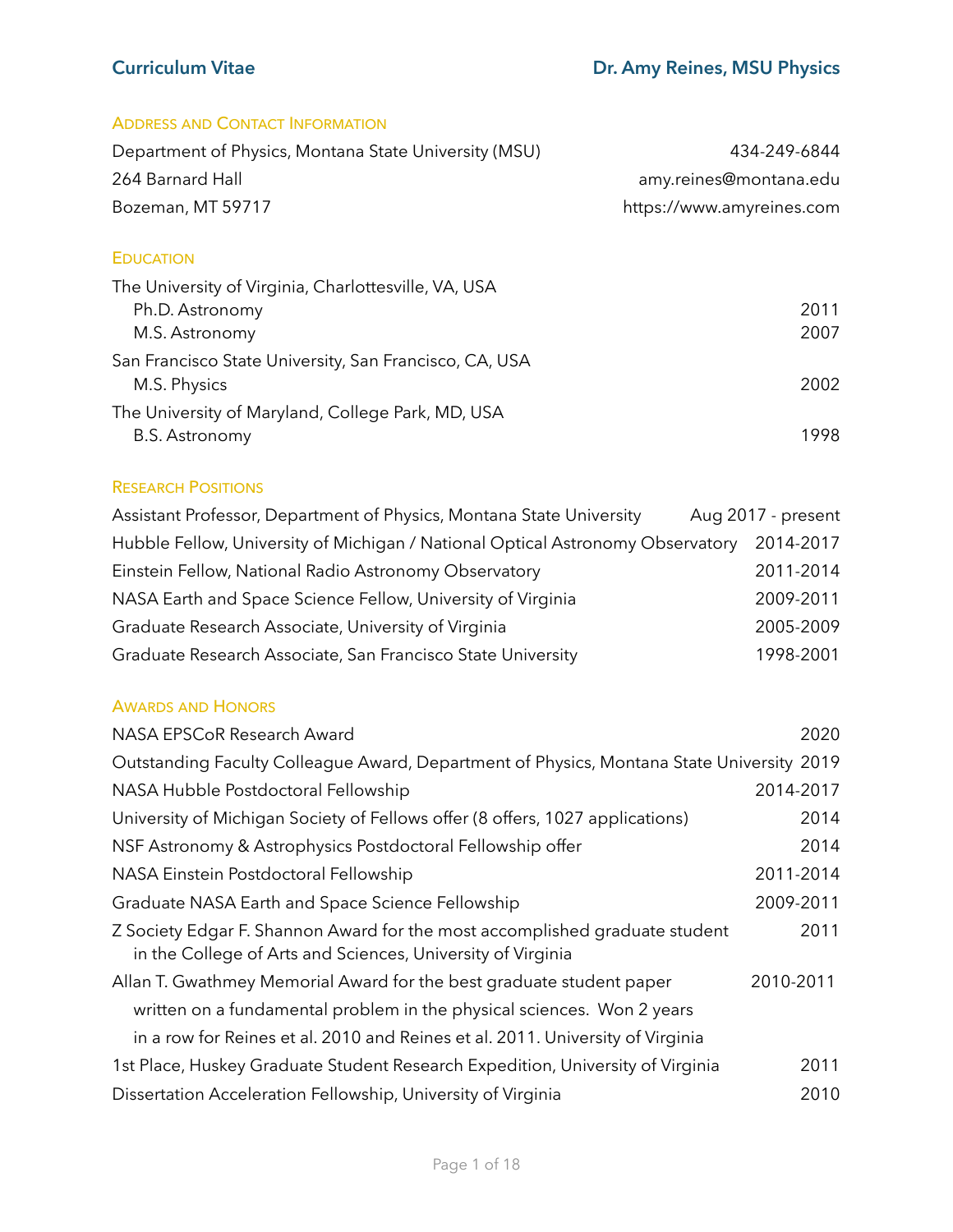| Governor's Graduate Fellowship, University of Virginia                           | 2006, 2008 |
|----------------------------------------------------------------------------------|------------|
| Virginia Space Grant Consortium Aerospace Graduate Fellowship                    | 2006-2008  |
| Burbank Scholarship, San Francisco State University                              | 1998-2000  |
| Graduate Equity Fellowship, San Francisco State University                       | 1999-2000  |
| Dr. Yvonne Cagle, Alumna of the Year Scholarship, San Francisco State University | 1999       |
| University Scholarship, San Francisco State University                           | 1999-2000  |
| Dean's List, University of Maryland                                              | 1995-1998  |
| College Park Scholar Award, University of Maryland                               | 1996       |

### RESEARCH INTERESTS

Supermassive black holes in dwarf galaxies and the origin of black hole seeds The evolution of galaxies and supermassive black holes Active galactic nuclei, impact on their host galaxies and star formation Dwarf starburst galaxies, super star clusters and the formation of globular clusters

## CURRENT RESEARCH GROUP AT MSU

| Mr. John-Michael Eberhard | graduate student        |
|---------------------------|-------------------------|
| Dr. Hansung Gim           | postdoctoral researcher |
| Ms. Bayli Hayes           | undergraduate student   |
| Mr. Seth Kimbrell         | graduate student        |
| Mr. Colin Latimer         | graduate student        |
| Mr. Michael Mingyar       | graduate student        |
| Dr. Mallory Molina        | postdoctoral researcher |
| Ms. Fatemeh Salehirad     | graduate student        |
| Mr. Adonis Sanchez        | graduate student        |
| Mr. Zachary Schutte       | graduate student        |
| Ms. Megan Sturm           | graduate student        |
|                           |                         |

### PREVIOUS MENTEES

| Dr. Vivienne Baldassare | graduate student at U. Michigan; now faculty at Washington State U. |
|-------------------------|---------------------------------------------------------------------|
| Dr. Kevin Hainline      | postdoctoral researcher at Steward Observatory                      |
| Ms. Deanta Kelly        | undergraduate student at Montana State University                   |
| Ms. Erin Kimbro         | undergrad at MSU; now grad student at Washington State University   |
| Mr. Sean Lemons         | undergraduate student at the University of Michigan                 |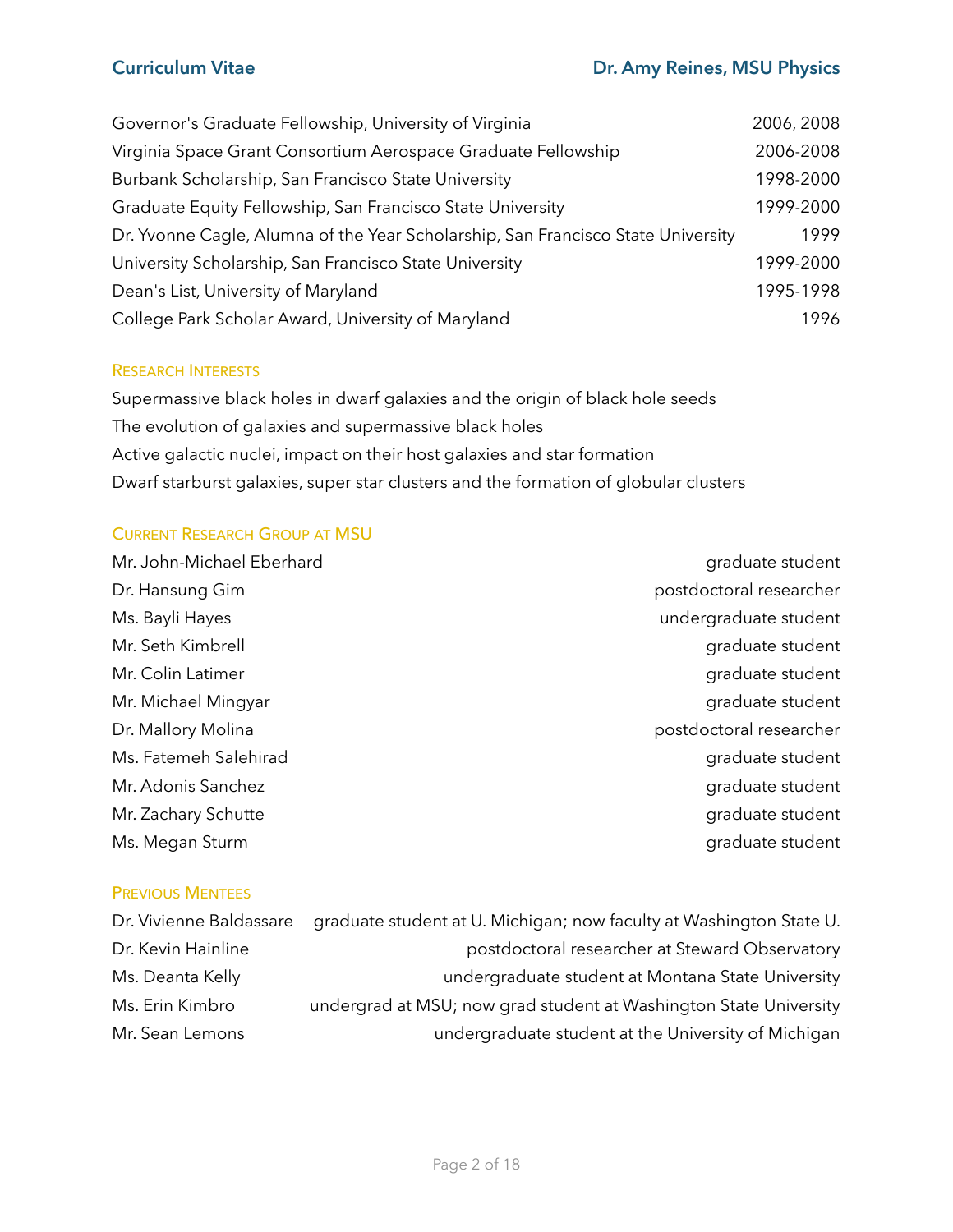## SCIENTIFIC IMPACT (AS OF 1/18/22)

| 55   |
|------|
| 13   |
| 2334 |
| 1291 |
| 27   |
| 12   |
|      |

## REFEREED JOURNAL ARTICLES

Underlined names indicate students and postdoctoral researchers mentored by Dr. Reines.

| Nature                                                  | <b>Nature</b> |
|---------------------------------------------------------|---------------|
| The Astrophysical Journal Letters                       | ApJ Letters   |
| The Astrophysical Journal                               | ApJ           |
| The Astronomical Journal                                | AJ.           |
| Publications of the Astronomical Society of Australia   | <b>PASA</b>   |
| Publications of the Astronomical Society of the Pacific | PASP          |
| Bulletin of the American Astronomical Society           | <b>BAAS</b>   |

48. Black-hole-triggered star formation in the dwarf galaxy Henize 2-10 Schutte, Z. & **Reines, A.E.** (2022), *Nature*

47. The AGN Fraction in Dwarf Galaxies from eROSITA: First Results and Future Prospects Latimer, C. J., **Reines, A. E.**, Bogdan, A., & Kraft, R. (2021), ApJL, 922, L40.

46. A Sample of Massive Black Holes in Dwarf Galaxies Detected via [Fe X] Coronal Line Emission: Active Galactic Nuclei and/or Tidal Disruption Events Molina, M., **Reines, A. E.**, Latimer, C. J., Baldassare, V., & Salehirad, S. (2021), ApJ, 922, 155.

45. Toward a More Complex Understanding of Natal Super Star Clusters with Multiwavelength Observations Costa, A. H., Johnson, K. E., Indebetouw, R., Finn, M. K., Brogan, C. L., & **Reines, A.** (2021), ApJ, 918, 76.

44. A Chandra and HST View of WISE-selected AGN Candidates in Dwarf Galaxies Latimer, C. J., **Reines, A. E.**, Hainline, K. N., Greene, J. E., & Stern, D. (2021), ApJ, 914, 133.

43. Supermassive black holes in cosmological simulations I:  $M_{BH}$ - M, relation and black hole mass function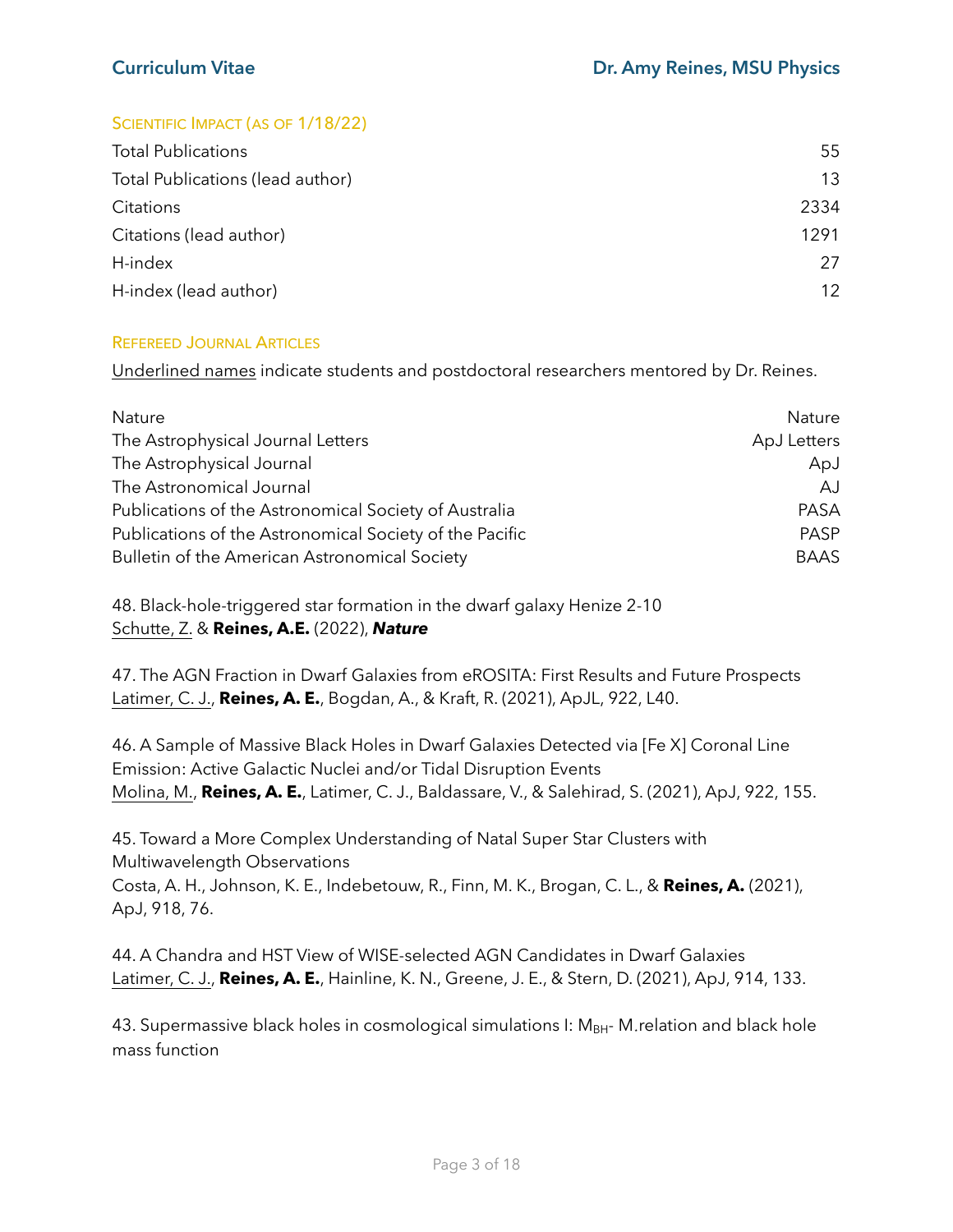Habouzit, M., Li, Y., Somerville, R. S., Genel, S., Pillepich, A., Volonteri, M., Davé, R., Rosas-Guevara, Y., McAlpine, S., Peirani, S., Hernquist, L., Anglés-Alcázar, D., **Reines, A**., Bower, R., Dubois, Y., Nelson, D., Pichon, C., & Vogelsberger, M. (2021), MNRAS, 503, 1940.

42. Clumpy Star Formation and AGN Activity in the Dwarf-Dwarf Galaxy Merger Mrk 709 Kimbro, E., **Reines, A. E.**, Molina, M., Deller, A. T., & Stern, D. (2021), ApJ, 912, 89.

41. The Diverse Morphologies and Structures of Dwarf Galaxies Hosting Optically Selected Active Massive Black Holes Kimbrell, S. J., **Reines, A. E.**, Schutte, Z., Greene, J. E., & Geha, M. (2021), ApJ, 911, 134.

40. Outflows, Shocks, and Coronal Line Emission in a Radio-selected AGN in a Dwarf Galaxy Molina, M., **Reines, A. E.**, Greene, J. E., Darling, J., & Condon, J. J. (2021), ApJ, 910, 5.

39. Reionization with galaxies and active galactic nuclei Dayal, P., Volonteri, M., Choudhury, T. R., Schneider, R., Trebitsch, M., Gnedin, N. Y., Atek, H., Hirschmann, M., & **Reines, A.** (2020), MNRAS, 495, 3065.

38. Populating the Low-mass End of the  $M_{BH}$ -sigma Relation Baldassare, V., Dickey, C., Geha, M. & **Reines, A. E.** (2020), ApJ Letters, 898, 3.

37. Supermassive black holes in cosmological simulations I:  $M_{BH}$ - $M_{star}$  relation and black hole mass function Habouzit, M., et al. including **Reines, A. E.** (2020), eprint arXiv:2006.10094

36. Reionization with galaxies and active galactic nuclei Dayal, P., Volonteri, M., Choudhury, T., Schneider, R., Trebitsch, M., Gnedin, N.,. Atek, H., Hirschmann, M., **Reines, A.E.** (2020), MNRAS 495, 3065

35. High-mass X-ray binaries in nearby metal-poor galaxies: on the contribution to nebular He II emission

Senchyna, P., Stark, D., Mirocha, J., **Reines, A. E.**, Charlot, S., Jones, T., Mulchaey, J. (2020), MNRAS, 494, 941.

34. The Habitable Exoplanet Observatory (HabEx) Mission Concept Study Final Report Gaudi, S. et al. including **Reines, A. E.** (2020), eprint arXiv:2001.06683.

33. A New Sample of (Wandering) Massive Black Holes in Dwarf Galaxies from High Resolution Radio Observations **Reines, A. E.**, Condon, J., Darling, J. & Greene, J. (2019), ApJ, 888,36

32. The Black Hole - Bulge Mass Relation Including Dwarf Galaxies Hosting Active Galactic Nuclei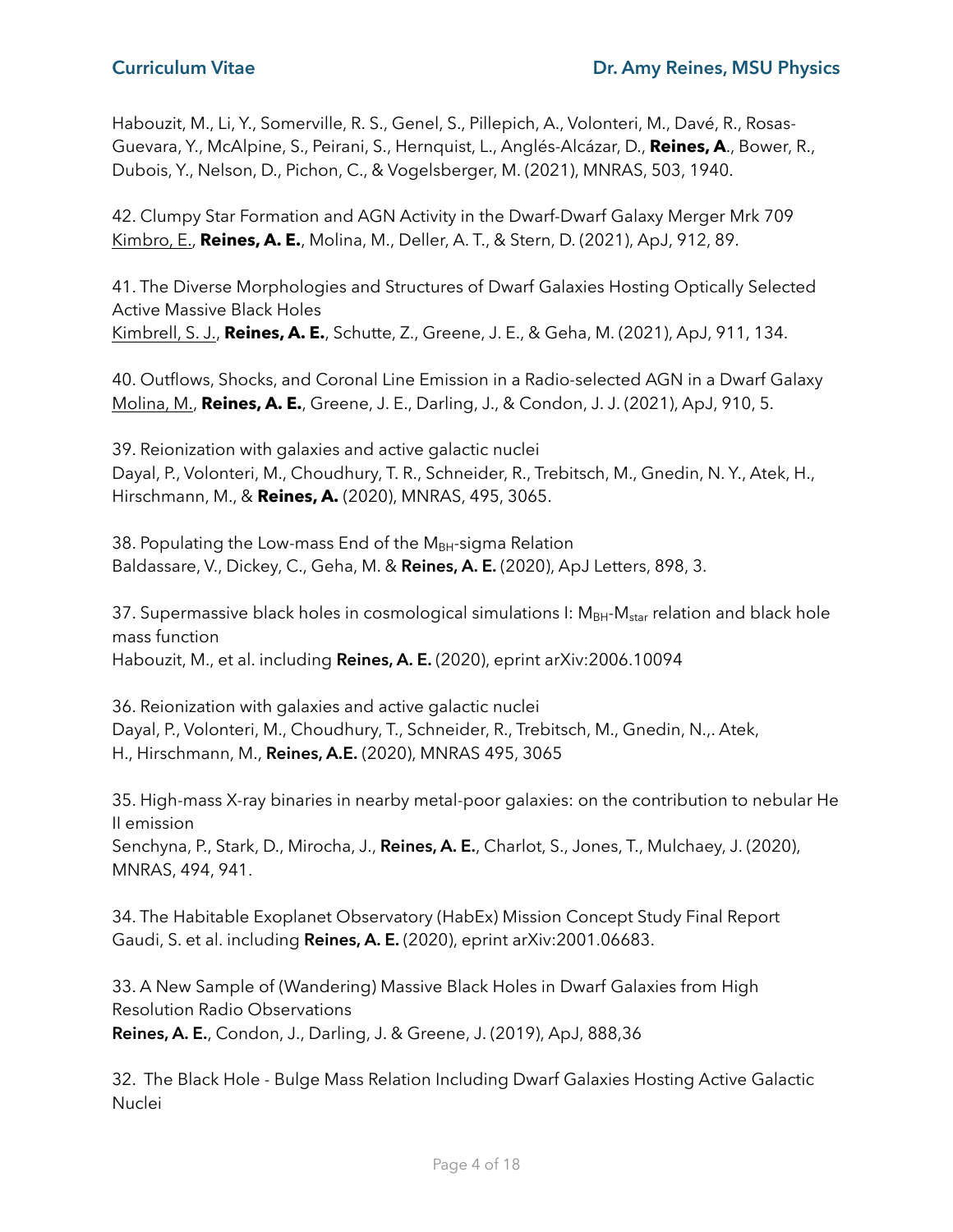Schutte, Z., **Reines, A. E.** & Greene, J. (2019), ApJ, 887, 245

31. An X-ray + Radio Search for Massive Black Holes in Blue Compact Dwarf Galaxies Latimer, C., **Reines, A. E.**, Plotkin, R. M., Russell, T. D., & Condon, J. J. (2019), ApJ, 884, 78

30. The Effect of AGNs on the Global H I Content of Isolated Low-mass Galaxies Bradford, J. D., Geha, M. C., Greene, J. E., **Reines, A. E.**, & Dickey, C. M. (2018), The Astrophysical Journal, 861, 50.

29. The Association of Molecular Gas and Natal Super Star Clusters in Henize 2-10 Johnson, K. E., Brogan, C. L., Indebetouw, R., Testi, L., Wilner, D. J., **Reines, A. E.**, Chen, C.-H. R., & Vanzi, L. (2018), The Astrophysical Journal, 853, 125.

28. Hubble Space Telescope Imaging of the Active Dwarf Galaxy RGG 118 Baldassare, V. F., **Reines, A. E.**, Gallo, E., & Greene, J. E. (2017), The Astrophysical Journal, 850, 196.

27. High-redshift Galaxies and Black Holes Detectable with the JWST: A Population Synthesis Model from Infrared to X-Rays Volonteri, M., **Reines, A. E.**, Atek, H., Stark, D. P., & Trebitsch, M. (2017), The Astrophysical Journal, 849, 155.

26. Hard X-Ray-selected AGNs in Low-mass Galaxies from the NuSTAR Serendipitous Survey Chen, C.-T. J., Brandt, W. N., **Reines, A. E.**, Lansbury, G., Stern, D., Alexander, D. M., Bauer, F., Del Moro, A., Gandhi, P., Harrison, F. A., Hickox, R. C., Koss, M. J., Lanz, L., Luo, B., Mullaney, J. R., Ricci, C., & Trump, J. R. (2017), The Astrophysical Journal, 837, 48.

25. X-ray and Ultraviolet Properties of AGNs in Nearby Dwarf Galaxies Baldassare, V. F., **Reines, A. E.**, Gallo, E., & Greene, J. E. (2017), The Astrophysical Journal, 836, 20.

24. Mid-infrared Colors of Dwarf Galaxies: Young Starbursts Mimicking Active Galactic Nuclei Hainline, K. N., **Reines, A. E.**, Greene, J. E., & Stern, D. (2016), The Astrophysical Journal, 832, 119.

23. X-Ray Detected Active Galactic Nuclei in Dwarf Galaxies at 0 < z < 1 Pardo, K., Goulding, A. D., Greene, J. E., Somerville, R. S., Gallo, E., Hickox, R. C., Miller, B. P., **Reines, A. E.**, & Silverman, J. D. (2016), The Astrophysical Journal, 831, 203.

22. Deep Chandra Observations of the Compact Starburst Galaxy Henize 2-10: X-Rays from the Massive Black Hole

**Reines, A. E.**, Reynolds, M. T., Miller, J. M., Sivakoff, G. R., Greene, J. E., Hickox, R. C., & Johnson, K. E. (2016), The Astrophysical Journal, 830, L35.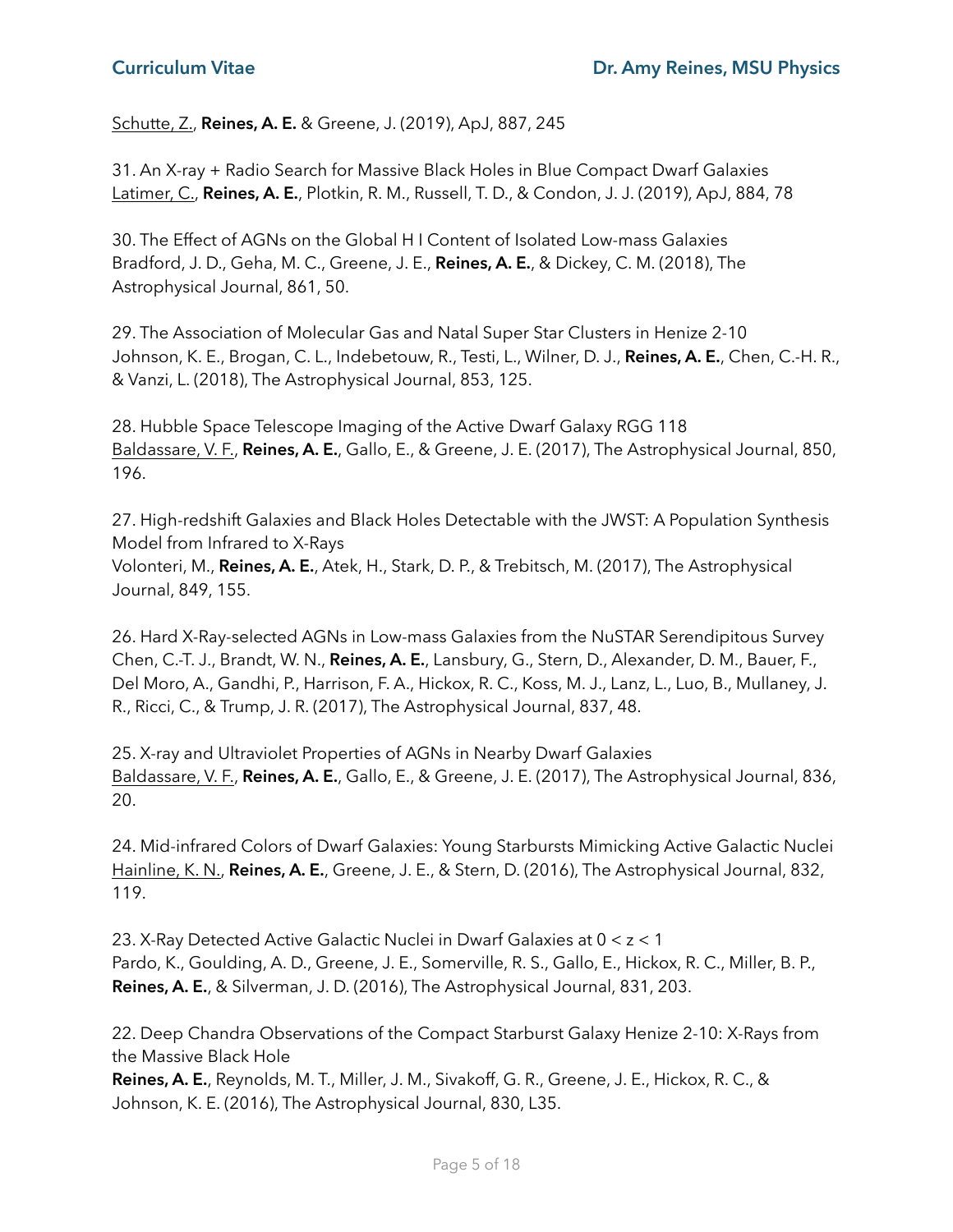21. Multi-epoch Spectroscopy of Dwarf Galaxies with AGN Signatures: Identifying Sources with Persistent Broad Hα Emission

Baldassare, V. F., **Reines, A. E.**, Gallo, E., Greene, J. E., Graur, O., Geha, M., Hainline, K., Carroll, C. M., & Hickox, R. C. (2016), The Astrophysical Journal, 829, 57.

20. The X-Ray Properties of Million Solar Mass Black Holes

Plotkin, R. M., Gallo, E., Haardt, F., Miller, B. P., Wood, C. J. L., **Reines, A. E.**, Wu, J., & Greene, J. E. (2016), The Astrophysical Journal, 825, 139.

19. Inferences on the Relations Between Central Black Hole Mass and Total Galaxy Stellar Mass in the High-redshift Universe

Volonteri, M., & **Reines, A. E.** (2016), The Astrophysical Journal, 820, L6.

18. Relations between Central Black Hole Mass and Total Galaxy Stellar Mass in the Local Universe

**Reines, A. E.**, & Volonteri, M. (2015), The Astrophysical Journal, 813, 82.

17. A ~50,000  $M_{\odot}$  Solar Mass Black Hole in the Nucleus of RGG 118 Baldassare, V. F., **Reines, A. E.**, Gallo, E., & Greene, J. E. (2015), The Astrophysical Journal, 809, L14.

16. Variable Hard-X-Ray Emission from the Candidate Accreting Black Hole in Dwarf Galaxy Henize 2-10

Whalen, T. J., Hickox, R. C., **Reines, A. E.**, Greene, J. E., Sivakoff, G. R., Johnson, K. E., Alexander, D. M., & Goulding, A. D. (2015), The Astrophysical Journal, 806, 37.

15. An X-Ray Selected Sample of Candidate Black Holes in Dwarf Galaxies Lemons, S. M., **Reines, A. E.**, Plotkin, R. M., Gallo, E., & Greene, J. E. (2015), The Astrophysical Journal, 805, 12.

14. An Emerging Wolf-Rayet Massive Star Cluster in NGC 4449 Sokal, K. R., Johnson, K. E., Indebetouw, R., & **Reines, A. E.** (2015), The Astronomical Journal, 149, 115.

13. Extended Structure and Fate of the Nucleus in Henize 2-10 Nguyen, D. D., Seth, A. C., **Reines, A. E.**, den Brok, M., Sand, D., & McLeod, B. (2014), The Astrophysical Journal, 794, 34.

12. A Candidate Massive Black Hole in the Low-metallicity Dwarf Galaxy Pair Mrk 709 **Reines, A. E.**, Plotkin, R. M., Russell, T. D., Mezcua, M., Condon, J. J., Sivakoff, G. R., & Johnson, K. E. (2014), The Astrophysical Journal, 787, L30.

11. High Resolution Radio and Optical Observations of the Central Starburst in the Lowmetallicity Dwarf Galaxy II Zw 40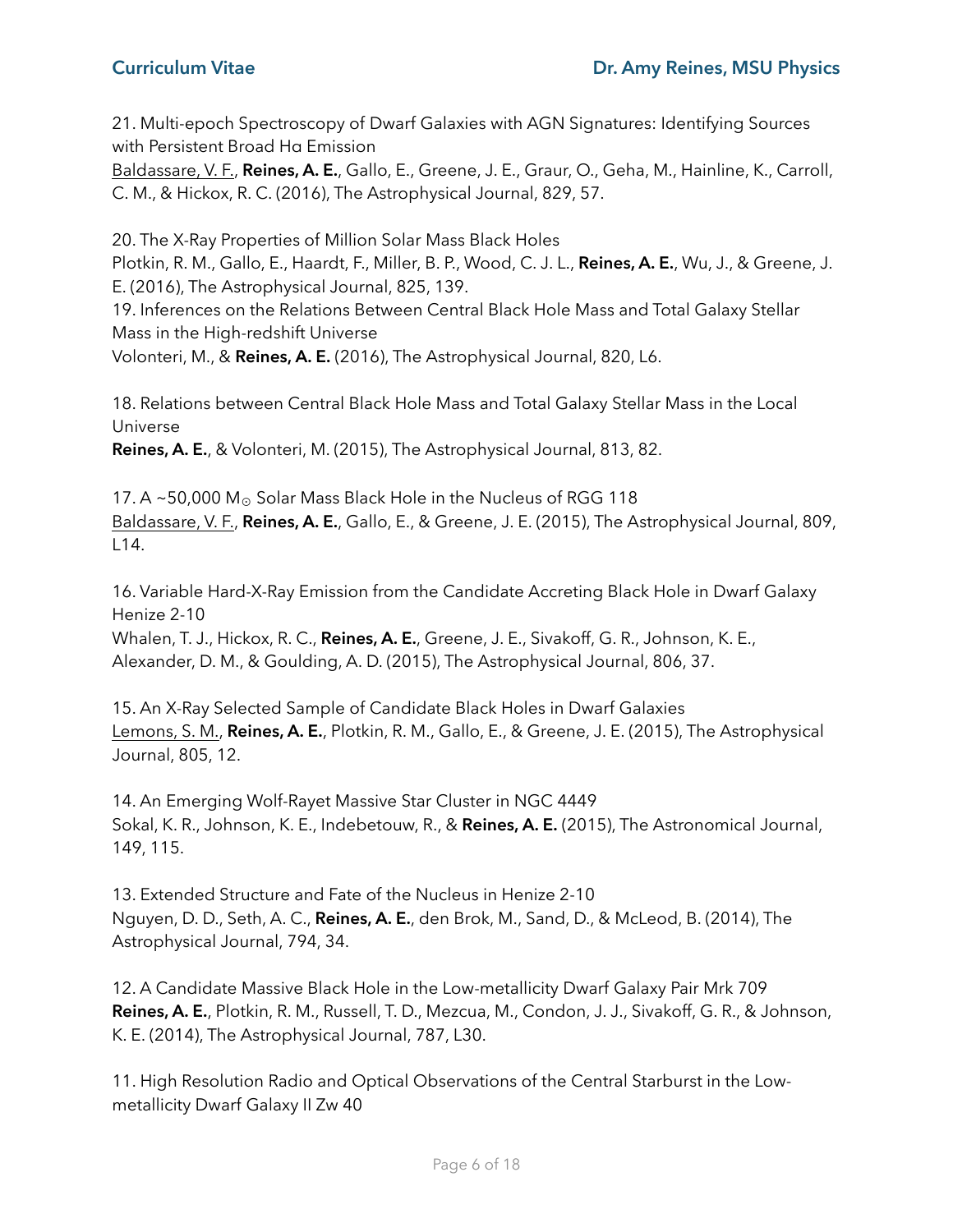Kepley, A. A., **Reines, A. E.**, Johnson, K. E., & Walker, L. M. (2014), The Astronomical Journal, 147, 43.

10. Dwarf Galaxies with Optical Signatures of Active Massive Black Holes **Reines, A. E.**, Greene, J. E., & Geha, M. (2013), The Astrophysical Journal, 775, 116.

9. Parsec-scale Radio Emission from the Low-luminosity Active Galactic Nucleus in the Dwarf Starburst Galaxy Henize 2-10 **Reines, A. E.**, & Deller, A. T. (2012), The Astrophysical Journal, 750, L24.

8. An actively accreting massive black hole in the dwarf starburst galaxy Henize2-10 **Reines, A. E.**, Sivakoff, G. R., Johnson, K. E., & Brogan, C. L. (2011), *Nature*, 470, 66.

7. Ultraviolet+Infrared Star Formation Rates: Hickson Compact Groups with Swift and Spitzer Tzanavaris, P., Hornschemeier, A. E., Gallagher, S. C., Johnson, K. E., Gronwall, C., Immler, S., **Reines, A. E.**, Hoversten, E., & Charlton, J. C. (2010), The Astrophysical Journal, 716, 556.

6. The Importance of Nebular Continuum and Line Emission in Observations of Young Massive Star Clusters

**Reines, A. E.**, Nidever, D. L., Whelan, D. G., & Johnson, K. E. (2010), The Astrophysical Journal, 708, 26.

5. Probing Star Formation at Low Metallicity: The Radio Emission of Super Star Clusters in SBS 0335-052

Johnson, K. E., Hunt, L. K., & **Reines, A. E.** (2009), The Astronomical Journal, 137, 3788.

4. A New View of the Super Star Clusters in the Low-Metallicity Galaxy SBS 0335-052 **Reines, A. E.**, Johnson, K. E., & Hunt, L. K. (2008), The Astronomical Journal, 136, 1415.

3. Emerging Massive Star Clusters Revealed: High-Resolution Imaging of NGC 4449 from the Radio to the Ultraviolet

**Reines, A. E.**, Johnson, K. E., & Goss, W. M. (2008), The Astronomical Journal, 135, 2222.

2. The Infrared Properties of Hickson Compact Groups Johnson, K. E., Hibbard, J. E., Gallagher, S. C., Charlton, J. C., Hornschemeier, A. E., Jarrett, T. H., & **Reines, A. E.** (2007), The Astronomical Journal, 134, 1522.

1. Optical Search for Extraterrestrial Intelligence: A Spectroscopic Search for Laser Emission from Nearby Stars

**Reines, A. E.**, & Marcy, G. W. (2002), Publications of the Astronomical Society of the Pacific, 114, 416.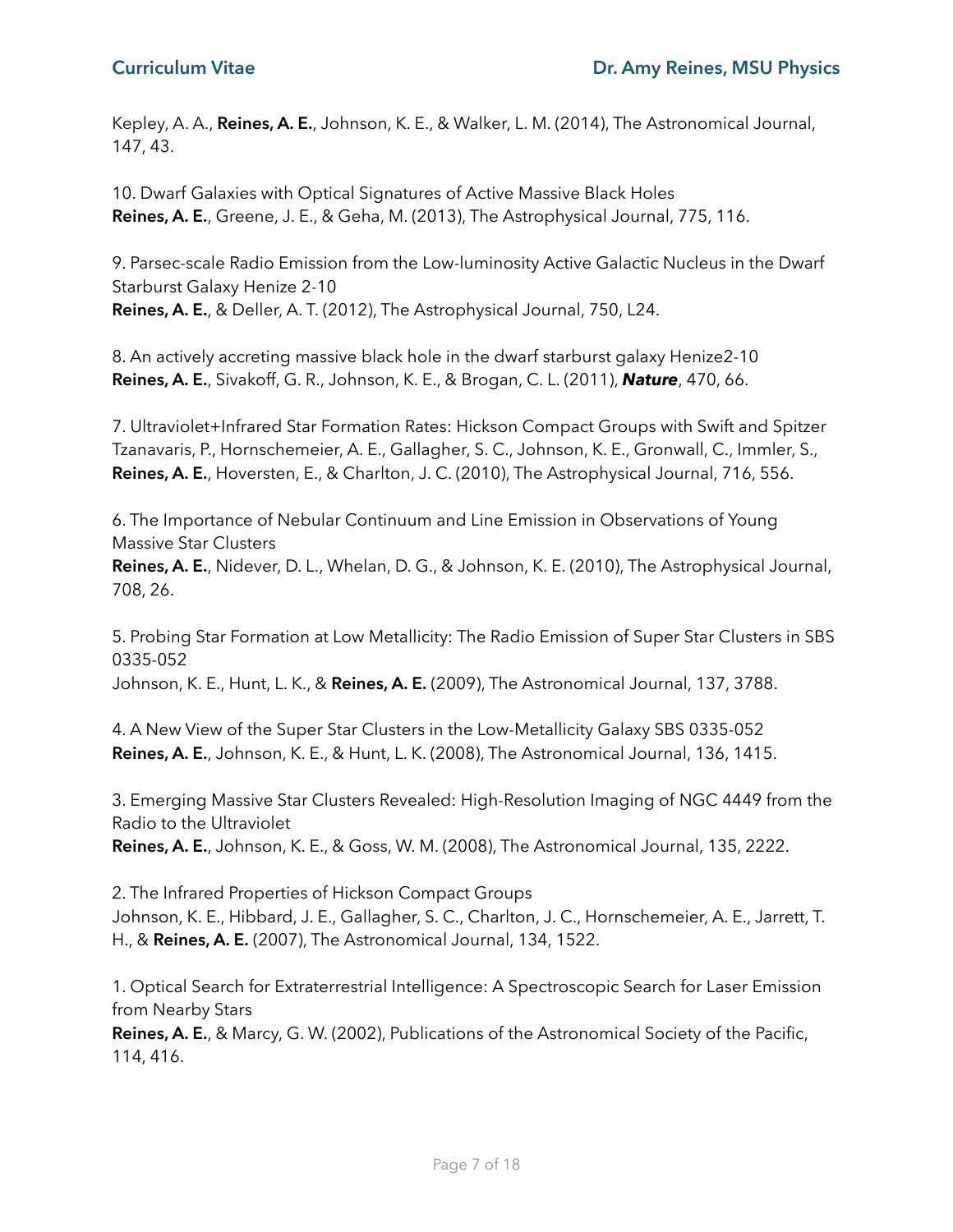## INVITED ARTICLES AND BOOK CHAPTERS

4. Hunting for massive black holes in dwarf galaxies **Reines, A.E.** (2022), *Nature Astronomy*, invited Perspective

3. Book Chapter: Science with an ngVLA: Local Constraints on Supermassive Black Hole Seeds

Plotkin, R. & **Reines, A.** 2018, "Science with a Next-Generation VLA", ed. E. J. Murphy (ASP, San Francisco, CA)

2. Review Article: Observational Signatures of High-Redshift Quasars and Local Relics of Black Hole Seeds **Reines, A.** and Comastri, A. 2016, Publications of the Astronomical Society of Australia, 33, 54

1. News and Views: Astrophysics: Giant black hole in a stripped galaxy **Reines, A.** 2014, *Nature*, 513, 322

### UNREFEREED PUBLICATIONS

3. Local Constraints on Supermassive Black Hole Seeds Plotkin, R., **Reines, A. E.**, Nyland, K., Darling, J., Gallo, E., & Greene, J. E. (2019), BAAS, 51, 3, 315 Astro2020: Decadal Survey on Astronomy and Astrophysics, science white papers

2. The Local Relics of of Supermassive Black Hole Seeds

Greene, J., Barth, A., Bellini, A., Bellovary, J., Holley-Bockelmann, K., Do, T., Gallo, E., Gebhardt, K., Gultekin, K., Haiman, Z., Hosek, M., Kim, D., Libralato, M., Lu, J., Nyland, K., Malkan, M., **Reines, A. E.**, Seth, A., Treu, T., Walsh, J., & Wrobel, J. (2019), BAAS, 51, 3, 83 Astro2020: Decadal Survey on Astronomy and Astrophysics, science white papers

1. Towards a high accuracy measurement of the local black hole occupation fraction in low mass galaxies

Gallo, E., Hodges-Kluck, E., Treu, T., Greene, J., Wilkes, B., Seth, A., **Reines, A. E.**, Baldassare, V., Plotkin, R., & Chandar, R. 2019, BAAS, 51, 3, 35

Astro2020: Decadal Survey on Astronomy and Astrophysics, science white papers

### INVITED CONFERENCE PRESENTATIONS

| <b>Review Talk:</b> "Growing Black Holes: Accretion and Mergers",                              | postponed due to COVID |          |
|------------------------------------------------------------------------------------------------|------------------------|----------|
| Kathmandu, Nepal                                                                               |                        |          |
| "Black Holes at All Scales", Giant magellan Telescope<br>Community Science Meeting, Sedona, AZ | postponed due to COVID |          |
| "Formation and Growth of Supermassive Black Holes", Chile, remote format                       |                        | Dec 2020 |
| Press Conference: "Wandering Massive Black Holes in Dwarf Galaxies",                           |                        | Jan 2020 |
| American Astronomical Society Meeting, Honolulu, HI                                            |                        |          |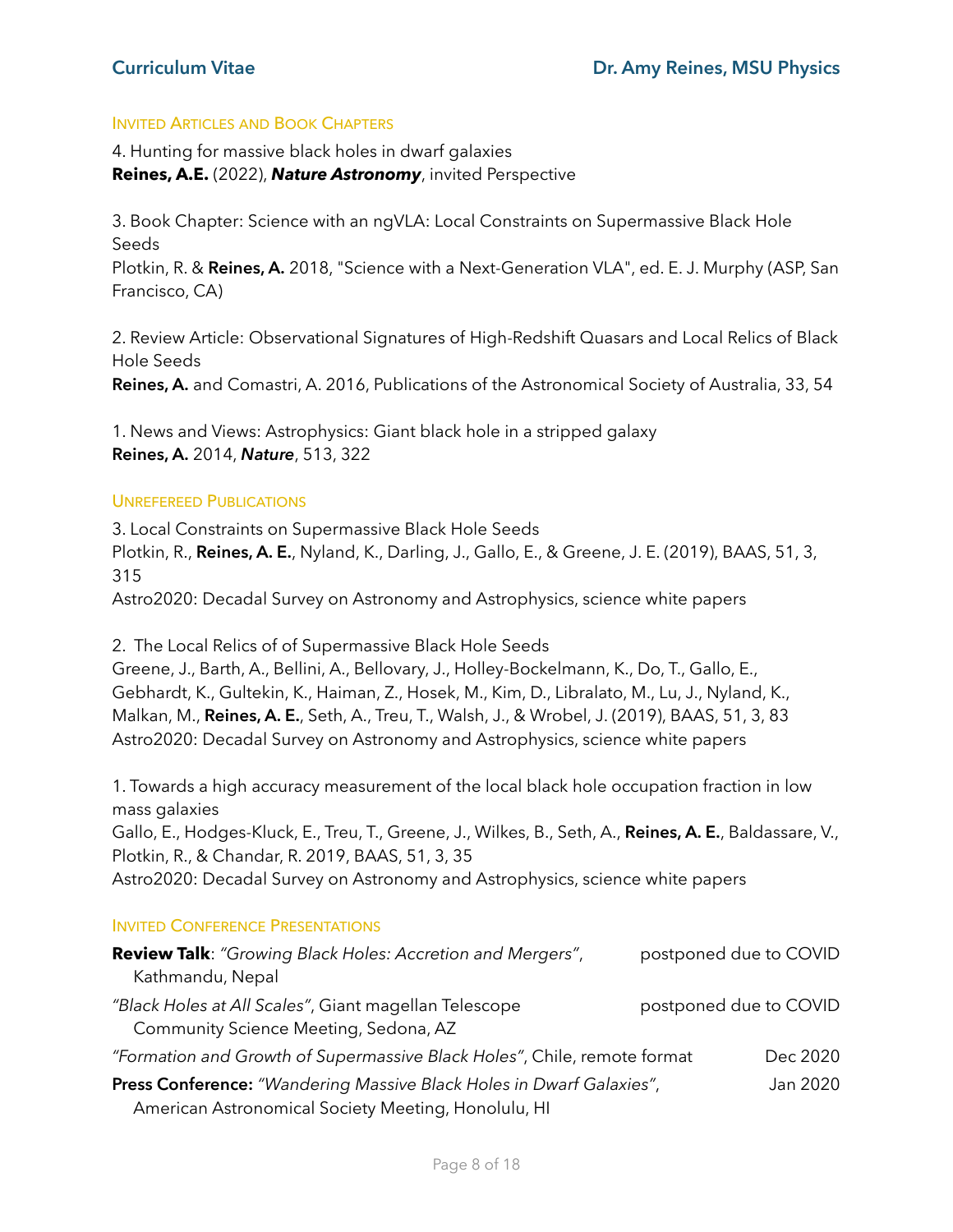| "The Scientific Quest for High Angular Resolution", American Astronomical Society<br>Meeting, Honolulu, HI                                     | Jan 2020        |
|------------------------------------------------------------------------------------------------------------------------------------------------|-----------------|
| "Black Hole Initiative Conference 2019", Harvard University                                                                                    | May 2019        |
| "The Accretion Signatures of the Earliest Black Holes in the Universe",<br>Princeton Center for Theoretical Science, Princeton, NJ             | Apr 2019        |
| "Science with HabEx: UV to Near-IR Space Astronomy in the 2030s",<br>Flatiron Institute, Center for Computational Astrophysics, NY             | Oct 2018        |
| "Unsolved Problems in Astrophysics and Cosmology", Budapest, Hungary                                                                           | <b>Jul 2018</b> |
| "The Early Growth of Supermassive Black Holes", Sexten, Italy                                                                                  | <b>Jul 2018</b> |
| "Massive Black Holes in Evolving Galaxies", IAP, Paris, France                                                                                 | Jun 2018        |
| "Annual Meeting of the American Physical Society Northwest Section", Tacoma, WA                                                                | Jun 2018        |
| "Multi Messenger Observations of IMBHs with LISA", American Astronomical<br>Society Meeting, Washington, D.C.                                  | Jan 2018        |
| "AGN in Dwarf Galaxies", American Astronomical Society High Energy<br>Astrophysics Division Meeting, Sun Valley, ID                            | Aug 2017        |
| "Elusive AGN in the Next Era", George Mason University                                                                                         | Jun 2017        |
| "Breakthrough Discuss", Stanford University                                                                                                    | Apr 2016        |
| "Supermassive Black Hole Formation and Feedback", Annapolis, MD                                                                                | Oct 2015        |
| Review Talk: "First Stars, Galaxies and Black Holes", Groningen, Netherlands                                                                   | Jun 2015        |
| "The Growth of the First Supermassive Black Holes", Tenerife, Spain                                                                            | Jun 2015        |
| "Unveiling the AGN/Galaxy Evolution Connection", Puerto Varas, Chile                                                                           | Mar 2015        |
| Press Conference: "Giant Black Holes Found in Dwarf Galaxies",<br>American Astronomical Society Meeting, Washington D.C.                       | Jan 2014        |
| "Astronomy Fellows at the Frontiers of Science", Northwestern University                                                                       | Sep 2011        |
| Press Conference: "A Supermassive Black Hole in the Dwarf Starburst Galaxy<br>Henize 2-10", American Astronomical Society Meeting, Seattle, WA | Jan 2011        |

# CONTRIBUTED CONFERENCE PRESENTATIONS

| "Shining from the Heart of Darkness: Black Hole Accretion and Jets", Kathmandu  | Oct 2016 |
|---------------------------------------------------------------------------------|----------|
| "Cosmic Dawn of Galaxy Formation", IAP, Paris, France                           | Jun 2016 |
| "Hubble Fellows Symposium", Baltimore, MD                                       | May 2016 |
| "AGN vs. Star Formation: The Fate of the Gas in Galaxies", Durham, UK           | Jul 2014 |
| "The X-ray Universe 2014", Dublin, Ireland                                      | Jun 2014 |
| "Multiwavelength AGN Surveys and Studies", Byurakan, Armenia                    | Oct 2013 |
| "Black Hole (g)Astronomy - Exploring the Different Flavors of Accretion", Italy | Sep 2013 |
| "Massive Black Holes: Birth, Growth and Impact", KITP, Santa Barbara            | Aug 2013 |
| "Black Hole Fingerprints: Dynamics, Disruptions and Demographics", Utah         | Mar 2013 |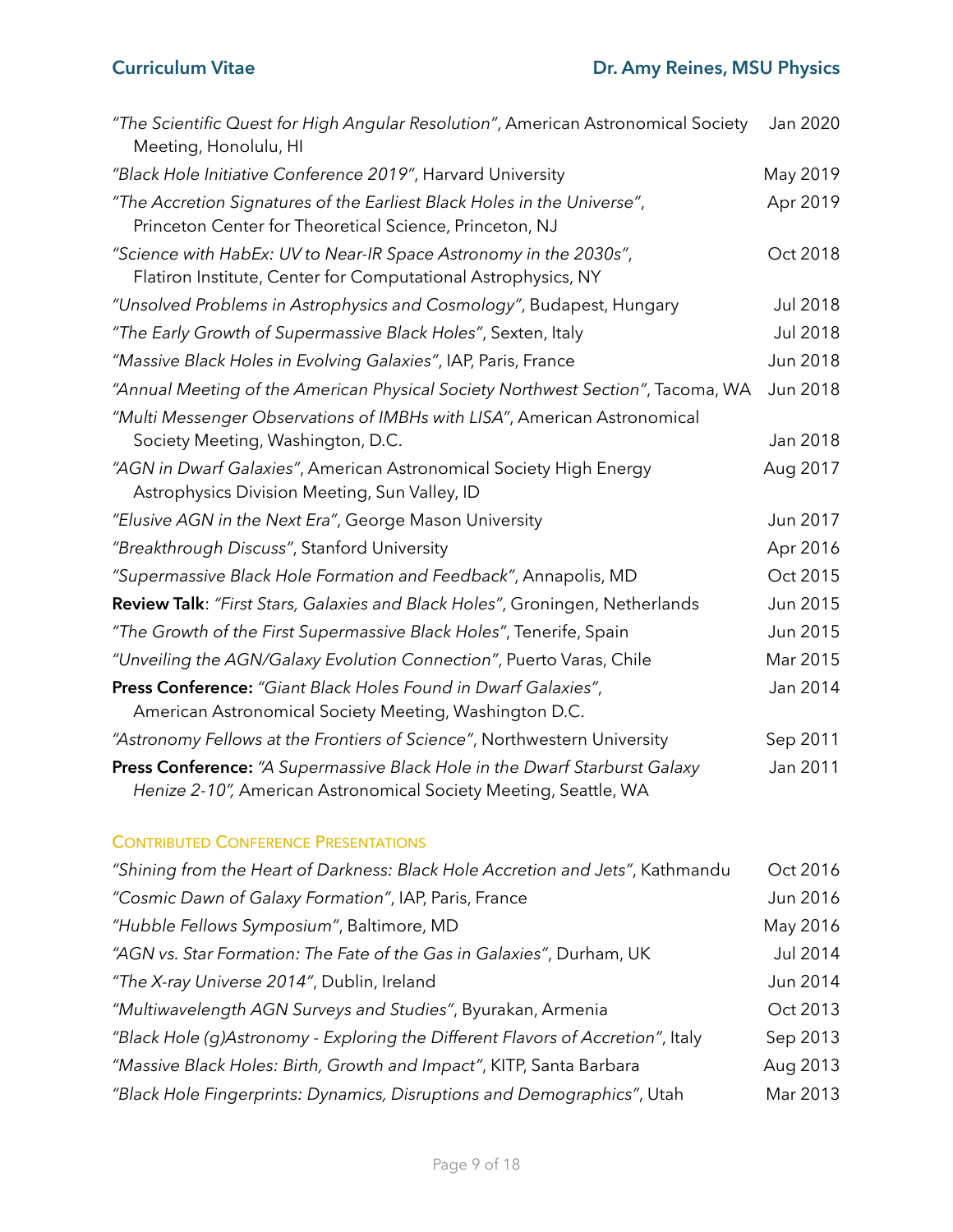| "Black Holes by the Black Sea", Istanbul, Turkey                                 | Jun 2012         |
|----------------------------------------------------------------------------------|------------------|
| "Near-Field Cosmology as a Probe of Early Universe, Dark Matter and Gravity", MD | Nov 2011         |
| "Single and Double Black Holes in Galaxies", University of Michigan              | Aug 2011         |
| "National Radio Astronomy Observatory Postdoc Symposium", NRAO                   | 2012, 2013, 2014 |
| "Einstein Fellows Symposium", Harvard Center for Astrophysics                    | 2011, 2012, 2013 |
| "American Astronomical Society Winter Meeting", various locations                | 2011-2020        |
| <b>INVITED SEMINARS AND COLLOQUIA</b>                                            |                  |
| University of Kentucky (remote)                                                  | Feb 2022         |
| Washington State University (remote)                                             | Oct 2021         |
| University of Sheffield (remote)                                                 | May 2021         |
| Idaho State University (remote)                                                  | Oct 2020         |
| University of Arizona (remote)                                                   | Oct 2020         |
| University of Connecticut (remote)                                               | Oct 2020         |
| Texas A&M                                                                        | Feb 2020         |
| Leibniz Institute for Astrophysics Potsdam, Germany                              | May 2019         |
| Louisiana State University                                                       | May 2019         |
| University of Utah                                                               | Mar 2019         |
| University of Arkansas                                                           | Feb 2019         |
| Northwestern University                                                          | Mar 2018         |
| University of Colorado, Boulder                                                  | Oct 2017         |
| University of Maryland, College Park                                             | Mar 2017         |
| Montana State University                                                         | Mar 2017         |
| University of Toledo                                                             | Feb 2017         |
| Space Telescope Science Institute, Baltimore, MD                                 | Feb 2017         |
| University of Victoria                                                           | Jan 2017         |
| University of California, Santa Cruz                                             | Mar 2016         |
| <b>Steward Observatory</b>                                                       | Nov 2015         |
| University of Illinois Urbana-Champaign                                          | Dec 2014         |
| California Institute of Technology                                               | Nov 2014         |
| Johns Hopkins University                                                         | Oct 2014         |
| University of Wisconsin, Madison                                                 | Sep 2014         |
| University of California, Los Angeles                                            | Apr 2014         |
| Georgia Institute of Technology                                                  | Feb 2014         |
| Michigan State University                                                        | Jan 2013         |
| University of Michigan                                                           | Jan 2013         |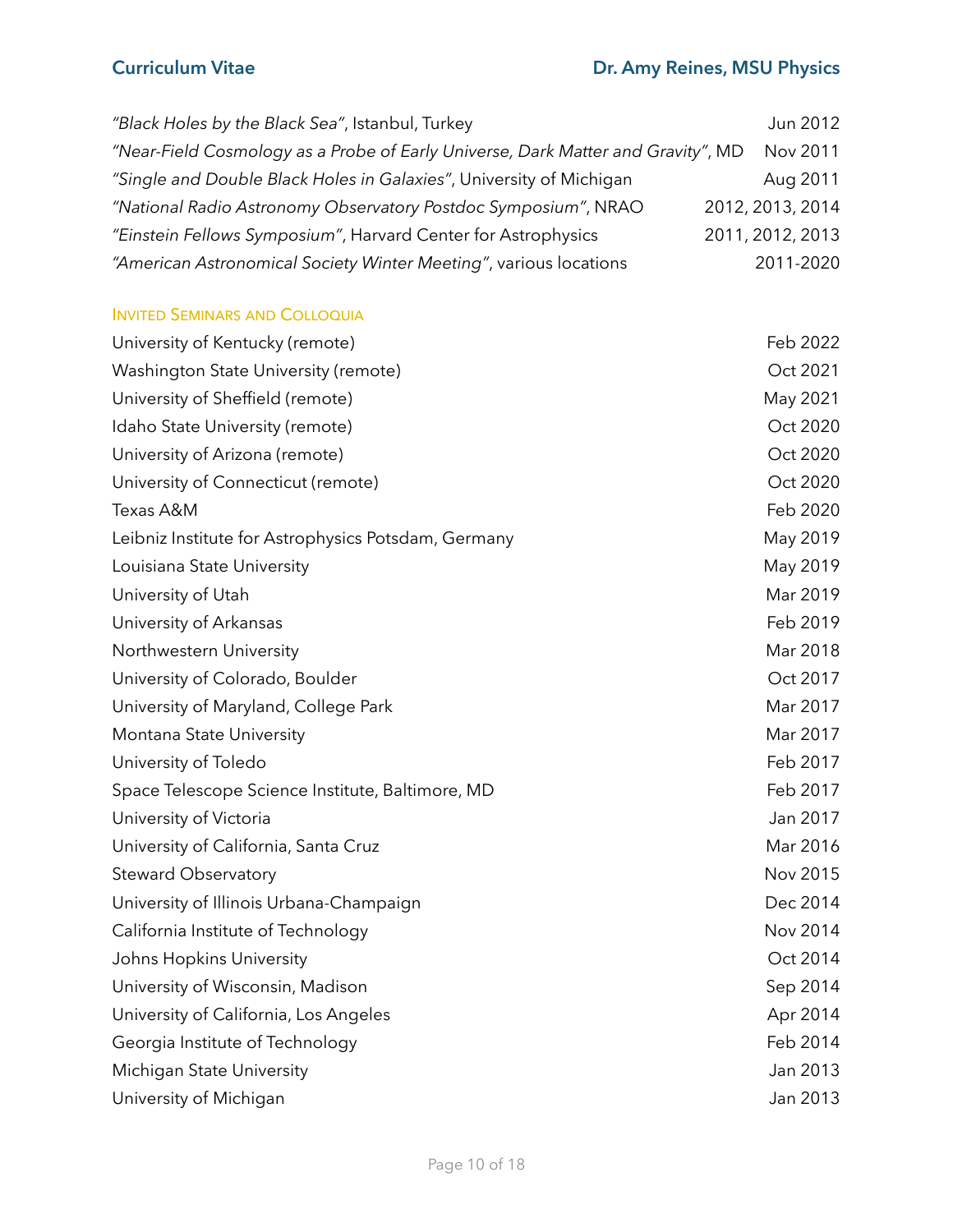| Princeton University          | Oct 2012 |
|-------------------------------|----------|
| University of Texas at Austin | Sep 2011 |
| <b>Yale University</b>        | May 2011 |

## **OTHER INVITED TALKS**

| Public Talk: Science Inquiry Series, Museum of the Rockies, Bozeman, MT      | May 2021 |
|------------------------------------------------------------------------------|----------|
| Guest Speaker, Honors College Freshman Research Symposium, MSU               | Sep 2019 |
| Guest Speaker, Honors College Freshman Research Symposium, MSU               | Oct 2018 |
| Public Talk: Rising Stars in the College of Letters and Science, Bozeman, MT | Apr 2018 |
| Public Talk: Astronomy on Tap, Bozeman, MT                                   | Feb 2018 |
| Guest Speaker: Women in Science and Engineering Seminar Series, MSU          | Dec 2017 |
| Guest Speaker, Honors College Freshman Research Symposium, MSU               | Oct 2017 |

## GRANTS FUNDED AS PRINCIPLE INVESTIGATOR (~\$2.3 MILLION TOTAL)

| 18. "Dwarf Galaxies with Radio-Selected (and Sometimes Wandering )Massive Black                  |                    |
|--------------------------------------------------------------------------------------------------|--------------------|
| Holes"<br>Hubble Space Telescope, Cycle 29                                                       | <b>TBD</b><br>2022 |
| 17. "Dwarf Galaxies with Radio-Selected Massive Black Holes"<br>Hubble Space Telescope, Cycle 29 | \$79,751<br>2022   |
| 16. "Dwarf Irregular Galaxies with Candidate AGN"<br>Chandra X-ray Observatory, Cycle 23         | \$75,660<br>2022   |
| 15. "Dwarf Galaxies with Radio-Selected (and Sometimes Wandering) Massive Black                  |                    |
| Holes"                                                                                           | \$93,050           |
| Chandra X-ray Observatory, Cycle 23                                                              | 2022               |
| 14. "The Origin of Supermassive Black Holes"                                                     | \$750,000          |
| NASA EPSCoR Research Award                                                                       | 2020               |
| 13. "Testing mid-IR AGN Selection in Dwarf Galaxies with Chandra and HST"                        | \$104,856          |
| Hubble Space Telescope, Cycle 26                                                                 | 2019               |
| 12. "Testing mid-IR AGN Selection in Dwarf Galaxies with Chandra and HST"                        | \$103,460          |
| Chandra X-ray Observatory, Cycle 20                                                              | 2019               |
| 11. "The Origin of Supermassive Black Holes"                                                     | \$383,394          |
| NASA Hubble Postdoctoral Fellowship                                                              | 2014-2017          |
|                                                                                                  |                    |
| 10. "The Structures of Dwarf Galaxies Hosting Massive Black Holes"                               | \$86,391           |
| Hubble Space Telescope, Cycle 23                                                                 | 2016               |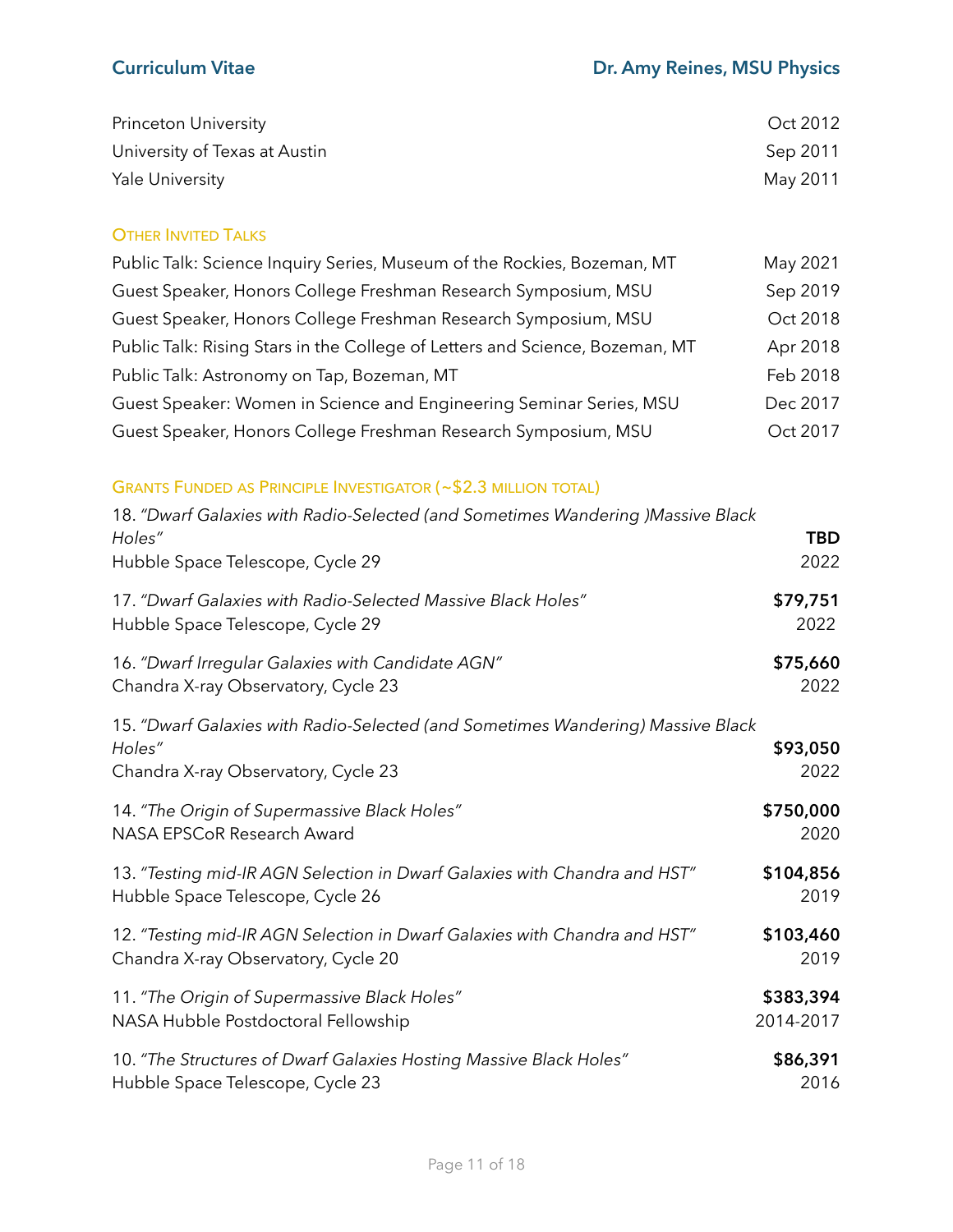| 9. "Probing the Growth of Massive Black Holes in Dwarf Galaxies<br>with Chandra and HST"                                                                             | \$57,013               |
|----------------------------------------------------------------------------------------------------------------------------------------------------------------------|------------------------|
| Hubble Space Telescope, Cycle 22                                                                                                                                     | 2016                   |
| 8. "AGN-Triggered Star Formation in the Dwarf Galaxy Henize 2-10?                                                                                                    | \$70,912               |
| Chandra X-ray Observatory, Cycle 15                                                                                                                                  | 2015                   |
| 7. "Probing the Growth of Massive Black Holes in Dwarf Galaxies<br>with Chandra and HST"<br>Chandra X-ray Observatory, Cycle 16                                      | \$62,963<br>2015       |
| 6. "Confirming the AGN in a Low-Metallicity Dwarf Galaxy with the HSA and HST"                                                                                       | \$11,625               |
| Hubble Space Telescope, Cycle 22                                                                                                                                     | 2015                   |
| 5. "Probing the Early Evolution of Galaxies and Massive Black Holes<br>with Nearby Star-Forming Dwarfs"<br>NASA Einstein Postdoctoral Fellowship                     | \$309,754<br>2011-2014 |
| 4. "Confirming the First Supermassive Black Hole in a Dwarf Starburst Galaxy"                                                                                        | \$36,526               |
| Hubble Space Telescope, Cycle 19                                                                                                                                     | 2013                   |
| 3. "Probing the Early Evolution of Galaxies and Massive Black Holes with Nearby Star-Forming<br>Dwarfs"<br>Chandra X-ray Observatory, Cycle 13                       | \$52,611<br>2011       |
| 2. "The Birth of Super Star Clusters"                                                                                                                                | \$60,000               |
| NASA Earth and Space Science Graduate Fellowship                                                                                                                     | 2009-2011              |
| 1. "Unveiling the Early Evolution of Super Star Clusters<br>through Multi-wavelength Observations of Starburst Galaxies"<br>Virginia Space Grant Graduate Fellowship | \$15,000<br>2006-2008  |
| <b>GRANTS FUNDED AS CO-INVESTIGATOR (~\$75,000 TOTAL)</b>                                                                                                            |                        |
| 2. "X-ray Ionized Nebulae in Nearby Dwarf Galaxies"                                                                                                                  | \$40,219               |
| Chandra X-ray Observatory, Cycle 19                                                                                                                                  | 2018                   |
| 1. "Searching for Intermediate-Mass Black Holes in Extremely Metal-Poor Galaxies"                                                                                    | \$34,460               |
| Chandra X-ray Observatory, Cycle 18                                                                                                                                  | 2017                   |
| STUDENT/POSTDOC-LED GRANTS FUNDED AS FACULTY ADVISOR (~\$140,000 TOTAL)                                                                                              |                        |
| 10. "The First Wandering Black Holes", Mallory Molina (postdoc)                                                                                                      | \$50,000               |
| Ford Foundation Postdoctoral Fellowship                                                                                                                              | 2021                   |
| 9. "Searching for Massive Black Holes in Dwarf Galaxies", Colin Latimer (grad)                                                                                       | \$9,000                |
| Montana Space Grant Consortium Graduate Fellowship                                                                                                                   | 2020                   |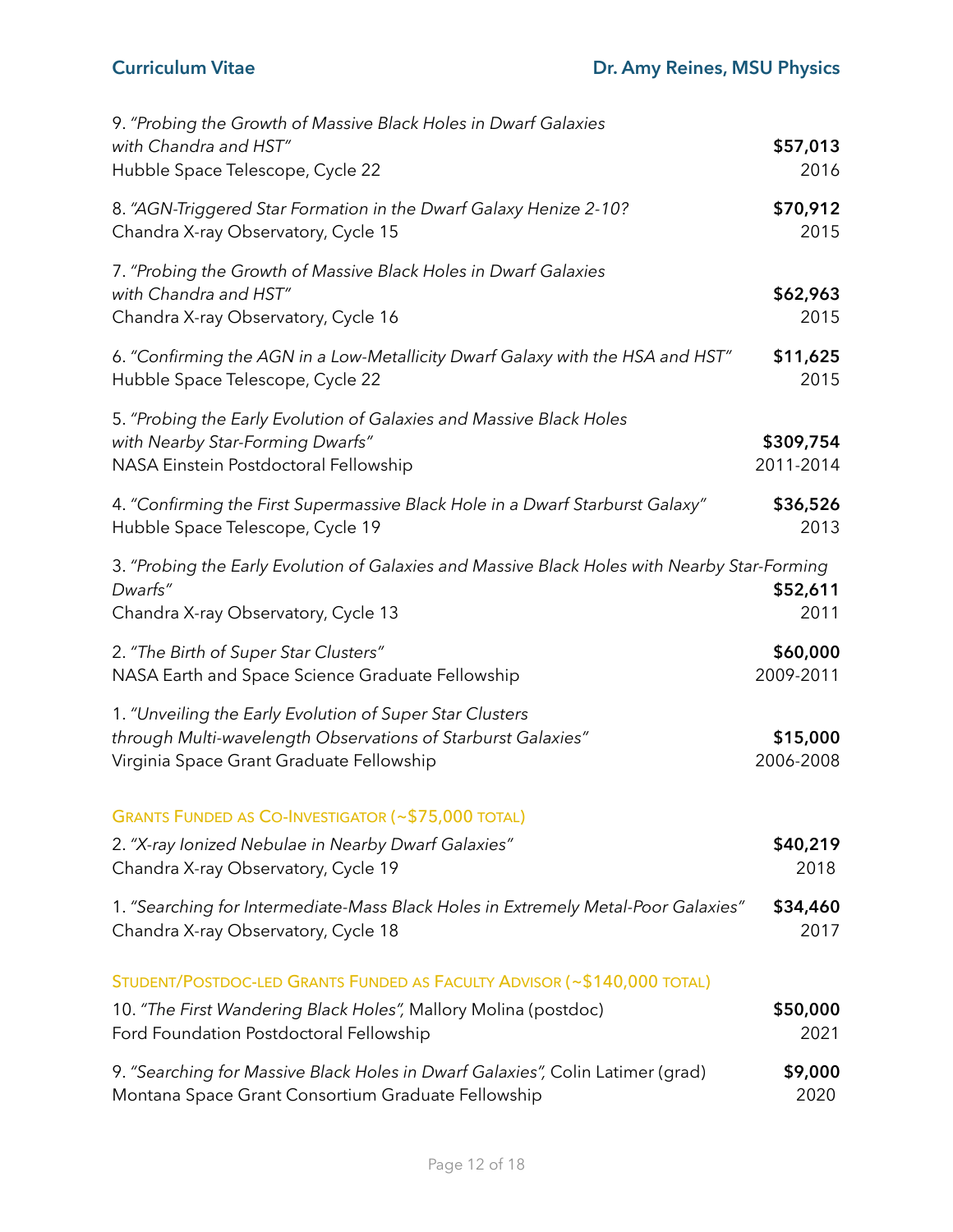| 8. "Variable Sources in Dwarf Galaxies", Erin Kimbro (post-bac.)                                                                                                                                                                            | \$6,000          |
|---------------------------------------------------------------------------------------------------------------------------------------------------------------------------------------------------------------------------------------------|------------------|
| Montana Space Grant Consortium Summer Internship                                                                                                                                                                                            | 2021             |
| 7. "A Statistical Approach to Star Formation and Quenching in the Local Universe"<br>Mallory Molina (postdoc), NASA's Swift Observatory, Cycle 16                                                                                           | \$40,000<br>2020 |
| 6. "The Structures of Dwarf Galaxies Hosting AGNs", Seth Kimbrell (grad)<br>Montana Space Grant Consortium Graduate Fellowship                                                                                                              | \$9,000<br>2020  |
| 5. "Hubble Space Telescope Observations of Mrk 709", Erin Kimbro (undergrad)<br>Montana Space Grant Consortium Summer Internship                                                                                                            | \$7,300<br>2020  |
| 4. "The Origin and Evolution of Supermassive Black Holes", Zachary Schutte (grad)<br>Montana Space Grant Consortium Graduate Fellowship                                                                                                     | \$9,000<br>2019  |
| 3. "Hubble Space Telescope Observations of Mrk 709", Erin Kimbro (undergrad)<br>Montana Space Grant Consortium Summer Internship                                                                                                            | \$7,300<br>2019  |
| 2. "A Survey of AGNs in the NSC Using Optical Variability", Erin Kimbro (undergrad)<br>MSU Undergraduate Scholars Program Scholarship                                                                                                       | \$1,800<br>2018  |
| 1. MSU Women in Physics Grant, Madian Nelson and Demi St John (grads)<br><b>American Physical Society</b>                                                                                                                                   | \$400<br>2018    |
| <b>SELECTED PRESS</b>                                                                                                                                                                                                                       |                  |
| Hubble Finds a Black Hole Igniting Star Formation in a Dwarf Galaxy<br>Hubblesite: https://hubblesite.org/contents/news-releases/2022/news-2022-002                                                                                         | 2022             |
| Dwarf Galaxies Shed Light on Black Hole Origins<br>Sky & Telescope: https://skyandtelescope.org/astronomy-news/dwarf-galaxies-shed-light-on-black-<br>hole-origins/                                                                         | 2022             |
| Wandering Black Holes Found in Dwarf Galaxies Less Than Billion Light Years from Earth   2020<br>Newsweek: https://www.newsweek.com/wandering-black-holes-found-dwarf-galaxies-billion-light-<br>years-earth-1480523                        |                  |
| More big black holes found in small galaxies<br>Sky & Telescope: https://skyandtelescope.org/astronomy-news/more-big-black-holes-found-in-small-<br>galaxies/                                                                               | 2020             |
| The Smallest Galaxies Have Off-Kilter Black Holes, But Astronomers Know Why<br>Forbes: https://www.forbes.com/sites/startswithabang/2020/01/06/the-smallest-galaxies-have-off-<br>kilter-black-holes-but-astronomers-know-why/#18541fa54d2c | 2020             |
| Astronomers discover dwarf galaxies with massive black holes<br>The Week: https://www.theweek.in/news/sci-tech/2020/01/08/Astronomers-discover-dwarf-galaxies-<br>with-massive-black-holes.html                                             | 2020             |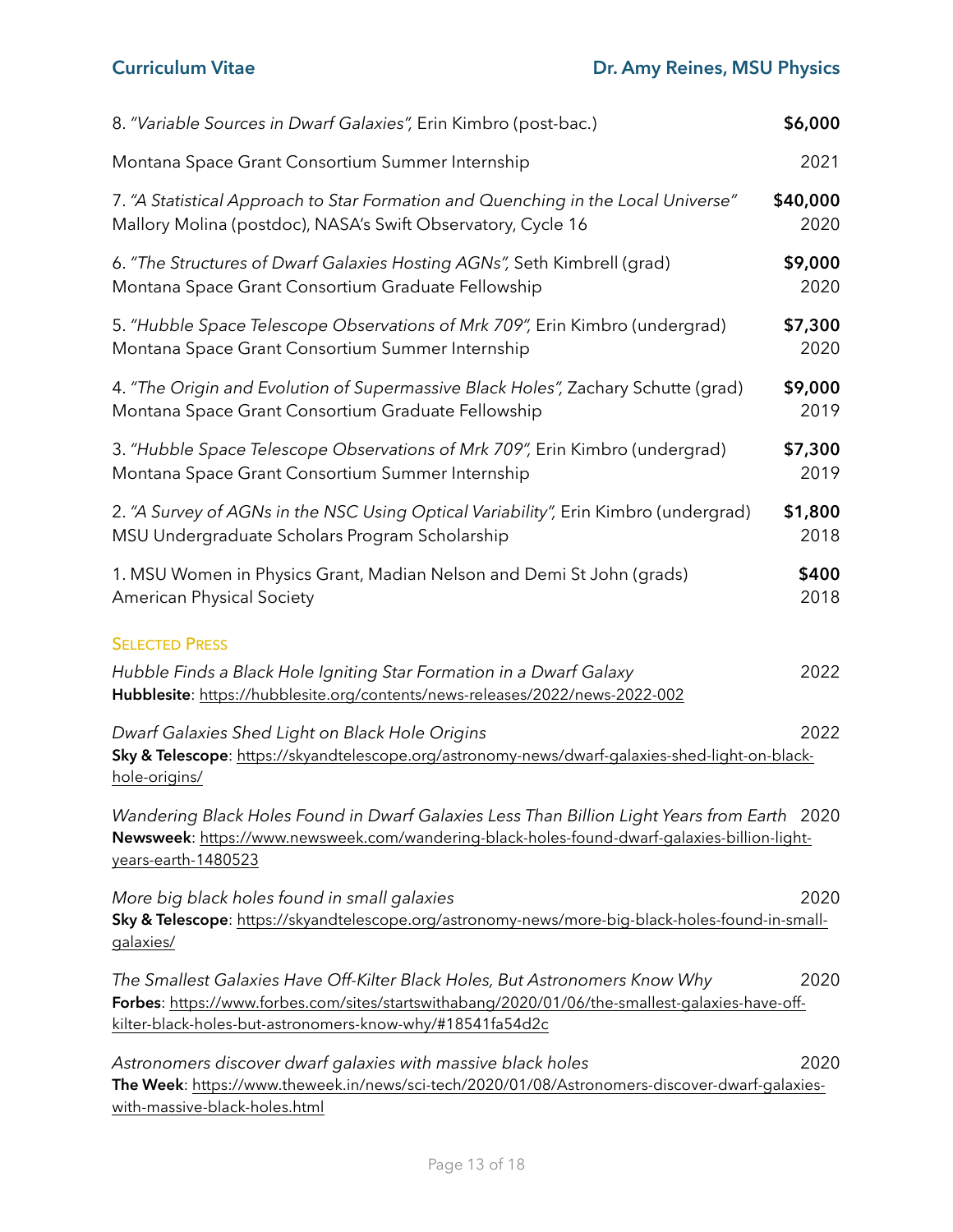| Astronomers Find Wandering Massive Black Holes in Dwarf Galaxies<br>National Radio Astronomy Observatory: https://public.nrao.edu/news/wandering-black-holes-dwarf-<br>galaxies/                           | 2020     |
|------------------------------------------------------------------------------------------------------------------------------------------------------------------------------------------------------------|----------|
| Big black holes can settle in the outskirts of small galaxies<br>Science News: https://www.sciencenews.org/article/big-black-holes-can-settle-outskirts-small-galaxies                                     | 2019     |
| Not all Black Holes that Wander are Lost<br>Astrobites: https://astrobites.org/2019/10/24/not-all-black-holes-that-wander-are-lost/                                                                        | 2019     |
| Astronomers find 'teeny supermassive black hole'<br>The Telegraph: https://www.telegraph.co.uk/news/science/space/11797938/Astronomers-find-teeny-<br>supermassive-black-hole.html                         | 2015     |
| Oxymoronic Black Hole Provides Clues to Growth<br>NASA: https://www.nasa.gov/press-release/oxymoronic-black-hole-provides-clues-to-growth                                                                  | 2015     |
| Astronomers find a teeny-tiny supermassive black hole<br>Washington Post: https://www.washingtonpost.com/news/speaking-of-science/wp/2015/08/11/<br>astronomers-find-a-teeny-tiny-supermassive-black-hole/ | 2015     |
| What are Dwarf Galaxies Teaching us about Black Holes?<br>Astronomy Magazine, print edition                                                                                                                | May 2014 |
| Dwarf Galaxies Give Clues to Origin of Supermassive Black Holes<br>National Radio Astronomy Observatory: https://public.nrao.edu/news/dwarf-galaxies-give-clues-to-<br>black-hole-origins/                 | 2014     |
| Galactic Runts Carry Beefy Black Holes<br>Sky & Telescope: https://www.skyandtelescope.com/astronomy-news/galactic-runts-carry-beefy-black-<br>holes/                                                      | 2014     |
| 'Missing link' black holes could be hiding in dwarf galaxies<br>Christian Science Monitor: https://www.csmonitor.com/Science/2014/0108/Missing-link-black-holes-<br>could-be-hiding-in-dwarf-galaxies      | 2014     |
| Hole's on First? New Evidence Shows Black Hole Growth Preceding Galactic Formation<br>Scientific American: https://www.scientificamerican.com/article/dwarf-galaxy-black-hole/                             | 2011     |
| Huge Black Hole Found in Dwarf Galaxy<br>National Geographic: https://news.nationalgeographic.com/news/2011/01/110110-dwarf-galaxy-<br>black-holes-universe-science-space/                                 | 2011     |
| Surprise: Dwarf Galaxy Harbors Supermassive Black Hole<br>Chandra X-ray Observatory: http://chandra.harvard.edu/press/11_releases/press_011011.html                                                        | 2011     |
| Astrophysics: Big black hole found in tiny galaxy<br>Nature News & Views: https://www.nature.com/articles/470045a                                                                                          | 2011     |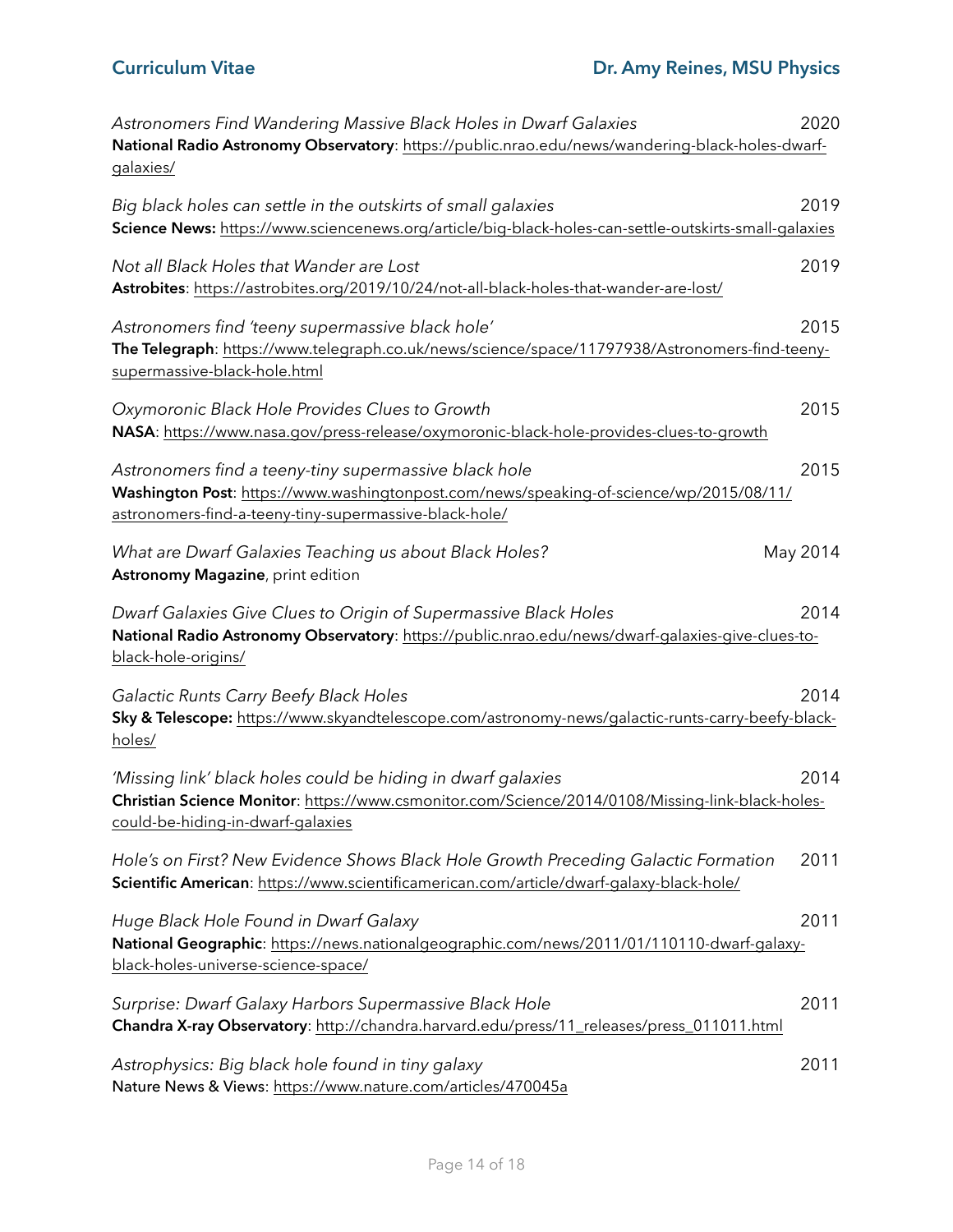# MONTANA STATE UNIVERSITY NEWS STORIES

| Ford Fellow Mallory Molina pioneering method to search for black holes                                                                                                                                                  | Jan 2022         |
|-------------------------------------------------------------------------------------------------------------------------------------------------------------------------------------------------------------------------|------------------|
| https://www.montana.edu/news/21763/ford-fellow-mallory-molina-pioneering-method-to-search-for-                                                                                                                          |                  |
| black-holes                                                                                                                                                                                                             |                  |
| Mallory Molina awarded Ford Fellowship for astrophysics research, diversity efforts<br>https://www.montana.edu/news/21323/mallory-molina-awarded-ford-fellowship-for-astrophysics-<br>research-diversity-efforts        | <b>July 2021</b> |
| Staring into the abyss                                                                                                                                                                                                  | May 2021         |
| https://www.montana.edu/news/mountainsandminds/21172/staring-into-the-abyss                                                                                                                                             |                  |
| Montana State receives NASA grant to aid search for origin of supermassive black holes<br>https://www.montana.edu/news/20457/montana-state-receives-nasa-grant-to-aid-search-for-origin-of-<br>supermassive-black-holes | Sept 2020        |
| Montana State astrophysicist finds massive black holes wandering around dwarf galaxies                                                                                                                                  |                  |
| https://www.montana.edu/news/19511/montana-state-astrophysicist-finds-massive-black-holes-                                                                                                                              |                  |
| wandering-around-dwarf-galaxies                                                                                                                                                                                         | Jan 2020         |
|                                                                                                                                                                                                                         |                  |
| <b>TELESCOPE USAGE</b>                                                                                                                                                                                                  |                  |
| Hubble Space Telescope                                                                                                                                                                                                  | <b>HST</b>       |
| Chandra X-ray Observatory                                                                                                                                                                                               | <b>CXO</b>       |
| Very Large Array                                                                                                                                                                                                        | <b>VLA</b>       |
| Atacama Large Millimeter/submillimeter Array                                                                                                                                                                            | <b>ALMA</b>      |
| Very Long Baseline Array                                                                                                                                                                                                | <b>VLBA</b>      |
| Long Baseline Array                                                                                                                                                                                                     | <b>LBA</b>       |
| Spitzer Space Telescope                                                                                                                                                                                                 | Spitzer          |
| Apache Point Observatory                                                                                                                                                                                                | <b>APO</b>       |
| <b>ACCEPTED TELESCOPE PROPOSALS AS PRINCIPLE INVESTIGATOR</b>                                                                                                                                                           |                  |

### ACCEPTED TELESCOPE PROPOSALS AS PRINCIPLE INVESTIGATOR

| Dwarf Galaxies with Radio-Selected Massive Black Holes                                 | <b>HST</b>     |
|----------------------------------------------------------------------------------------|----------------|
| The Structures of Dwarf Galaxies Hosting Massive Black Holes                           | <b>HST</b>     |
| Confirming the First Supermassive Black Hole in a Dwarf Starburst Galaxy               | <b>HST</b>     |
| Dwarf Galaxies with Radio-Selected (& Sometimes Wandering) Massive Black Holes CXO/HST |                |
| Testing Mid-Infrared AGN Selection in Dwarf Galaxies with Chandra & HST                | <b>CXO/HST</b> |
| Probing the Growth of Massive Black Holes in Dwarf Galaxies with Chandra & HST         | <b>CXO/HST</b> |
| Dwarf Irregular Galaxies with Candidate AGN                                            | <b>CXO</b>     |
| AGN-Triggered Star Formation in the Dwarf Galaxy Henize 2-10?                          | <b>CXO</b>     |
| Probing the Early Evolution of Galaxies and Massive Black Holes                        | CXO/VLA        |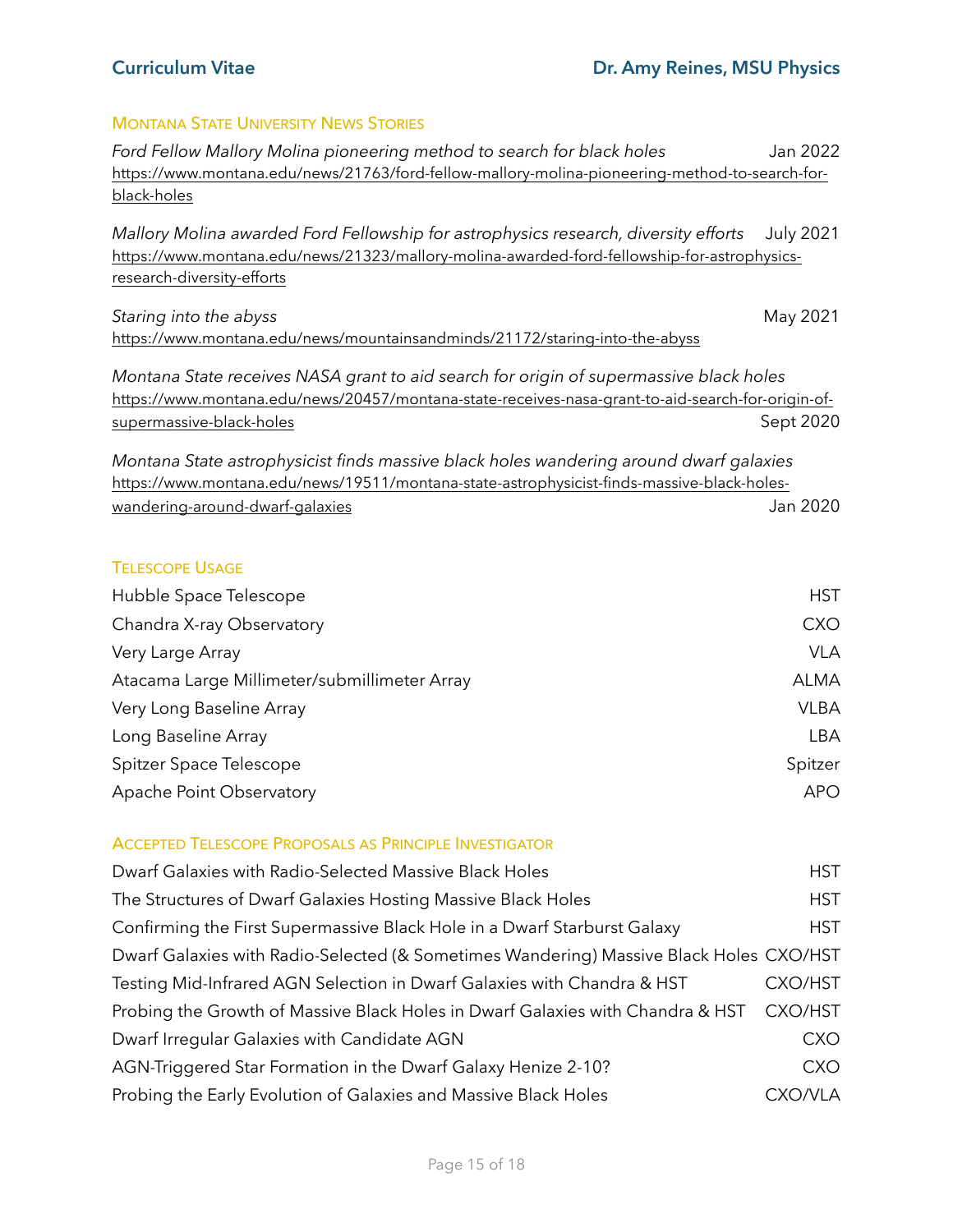| A Radio Search for Massive Black Holes in Dwarf Galaxies                      | <b>VLA</b>      |
|-------------------------------------------------------------------------------|-----------------|
| Supermassive Black Holes in Dwarf Galaxies                                    | <b>VLA</b>      |
| Feeding the Massive Black Hole in the Dwarf Starburst Galaxy Henize 2-10      | ALMA            |
| Confirming the AGN in a Low-Metallicity Dwarf Galaxy with the HSA and HST     | <b>VLBA/HST</b> |
| Probing the Enigmatic Nuclear Source in the Dwarf Galaxy He 2-10 with the LBA | I BA            |
| Emerging Massive Star Clusters in NGC 4449                                    | APO.            |

## ACCEPTED TELESCOPE PROPOSALS AS CO-INVESTIGATOR

| Studying the nuclear morphology of a dwarf galaxy with a 50,000 solar mass black hole   | <b>HST</b>  |
|-----------------------------------------------------------------------------------------|-------------|
| Probing the Birth of Super Star Clusters with NICMOS                                    | <b>HST</b>  |
| Multiwavelength Characterization of Candidate Black Holes in Dwarf Galaxies CXO/HST/VLA |             |
| Searching for intermediate-mass black holes in extremely metal-poor galaxies            | <b>CXO</b>  |
| A candidate 30,000 solar mass black hole                                                | <b>CXO</b>  |
| Searching for radio emission in variability-selected AGN in low-mass galaxies           | <b>VLA</b>  |
| Very Small AGN and the Fundamental Plane of Black Hole Activity                         | <b>VLA</b>  |
| The Physical Environment of Nascent Super Star Clusters                                 | <b>ALMA</b> |
| A Statistical Approach to Star Formation and Quenching in the Local Universe            | Swift       |
| The Formation and Early Evolution of Star Clusters                                      | Spitzer     |
| The Search for Low-Mass Black Holes                                                     | <b>APO</b>  |

## TEACHING ACTIVITIES

| Physics 435: Astrophysics, Montana State University                        | Spring 2018-2022 |
|----------------------------------------------------------------------------|------------------|
| Astronomy 371: Solar System Astronomy, Montana State University            | Fall 2018-2021   |
| Center for Astronomy Education Teaching Excellence Workshop (participant)  | 2015             |
| Teaching Assistant, astronomy night labs, University of Virginia           | 2005-2006        |
| Math Advantage Tutoring, owner and tutor, Washington DC area               | 2003-2005        |
| English Teacher in Hungary and Austria                                     | 2002-2003        |
| Physics 122: Electricity and Magnetism Lab, San Francisco State University | 1998             |
| Astronomy 116: Astronomy Lab, San Francisco State University               | 1998             |

# UNIVERSITY AND DEPARTMENTAL SERVICE (MONTANA STATE UNIVERSITY, DEPARTMENT OF PHYSICS)

| Graduate Student Committees (chair of 8) | 2017-present |
|------------------------------------------|--------------|
| Women+ in Physics, Chair                 | 2017-present |
| Committee on Environment and Inclusion   | 2020-present |
| <b>Faculty Search Committee</b>          | 2021-2022    |
| Graduate Curriculum Committee            | 2020-2021    |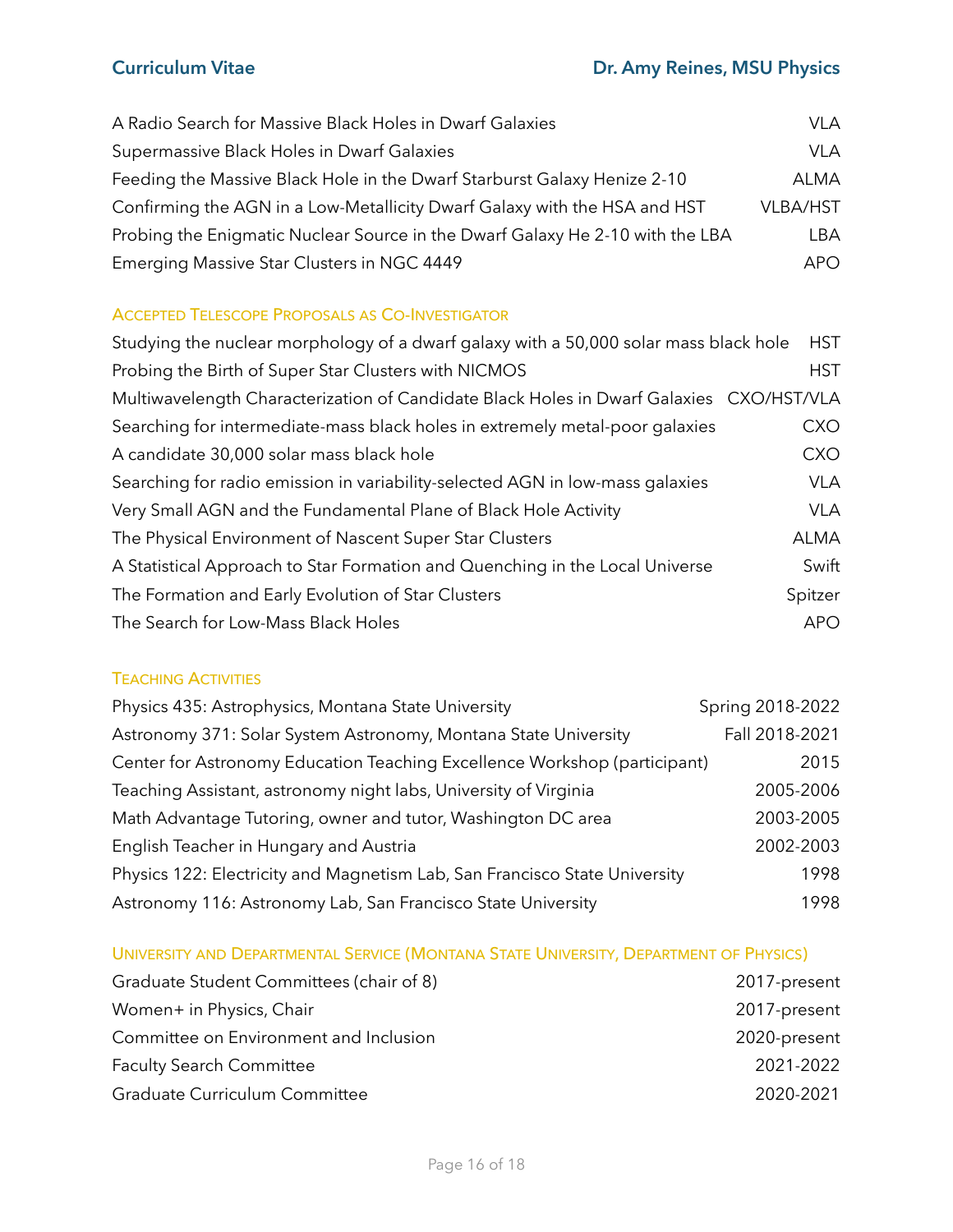| <b>Graduate Admissions Committee</b>                         | 2019-2021 |
|--------------------------------------------------------------|-----------|
| Colloquium Committee                                         | 2018-2021 |
| Physics Degree with Astronomy Option Committee, member/Chair | 2018-2021 |
| <b>Faculty Search Committee</b>                              | 2019-2020 |
| Graduate Curriculum Committee                                | 2018-2019 |
| Art of Physics and Physics of Art, Faculty Mentor            | 2018-2019 |

## DIVERSITY, EQUITY AND INCLUSION EFFORTS

| Member of the Committee on Environment and Inclusion, Physics, MSU                                                                                                 | 2020-present |
|--------------------------------------------------------------------------------------------------------------------------------------------------------------------|--------------|
| Towards a More Inclusive Astronomy, MSU chapter, faculty participant                                                                                               | 2020-present |
| Women in Physics Group, Creator and Organizer, Montana State University                                                                                            | 2017-present |
| Made "Beyond Curie" Poster Exhibit featuring notable women in physics, astronomy<br>and engineering; displayed near large physics lecture room at Montana State U. | 2018         |
| Women in Science and Engineering Seminar Series, Guest Speaker, Montana State U.                                                                                   | 2017         |
| Career Day at Irving Elementary School in Bozeman, Guest Speaker                                                                                                   | 2017         |
| "How the Universe Works", Featured scientist on TV show (season 3, episode 7)                                                                                      | 2014         |
| "Beyond the Visible: The Story of the Very Large Array", Featured scientist<br>in film shown at the visitor center and online (narrated by Jodie Foster)           | 2013         |

# PROFESSIONAL SERVICE AND ACTIVITIES

| External Reviewer for James Webb Space Telescope Large Proposals                                                                                        | 2021 |
|---------------------------------------------------------------------------------------------------------------------------------------------------------|------|
| Equity in Graduate Admissions Workshop at Montana State University (participant)                                                                        | 2020 |
| Discussion with Gender Minorities at Steward (GEMS) group at Steward Observatory                                                                        | 2020 |
| Virtual Graduate School Recruitment Fair (presenter for MSU Physics)                                                                                    | 2020 |
| Reviewer for North Carolina Space Grant Proposals                                                                                                       | 2020 |
| Organizing Committee, "James Webb Space Telescope Master Class", MSU                                                                                    | 2020 |
| Scientific Organizing Committee, "Accretion Signatures onto the Earliest<br>Black Holes in the Universe", Workshop at Princeton University              | 2019 |
| Scientific Organizing Committee for Special Session, "Dwarf Galaxies Near and Far",<br>European Week of Astronomy & Space Science Meeting, Lyon, France | 2019 |
| Reviewer of Astro2020 Science White Paper, "Where are the Intermediate Mass<br>Black Holes", Bellovary et al.                                           | 2019 |
| External Reviewer for Hubble Space Telescope Large Proposals                                                                                            | 2018 |
| Proposal Reviewer for Gemini Observatory                                                                                                                | 2017 |
| Program Organizer for Special Session on "AGN in Dwarf Galaxies",<br>American Astronomical Society High Energy Astrophysics Division Meeting            | 2017 |
| Member of the Hubble Fellowship Selection Committee                                                                                                     | 2016 |